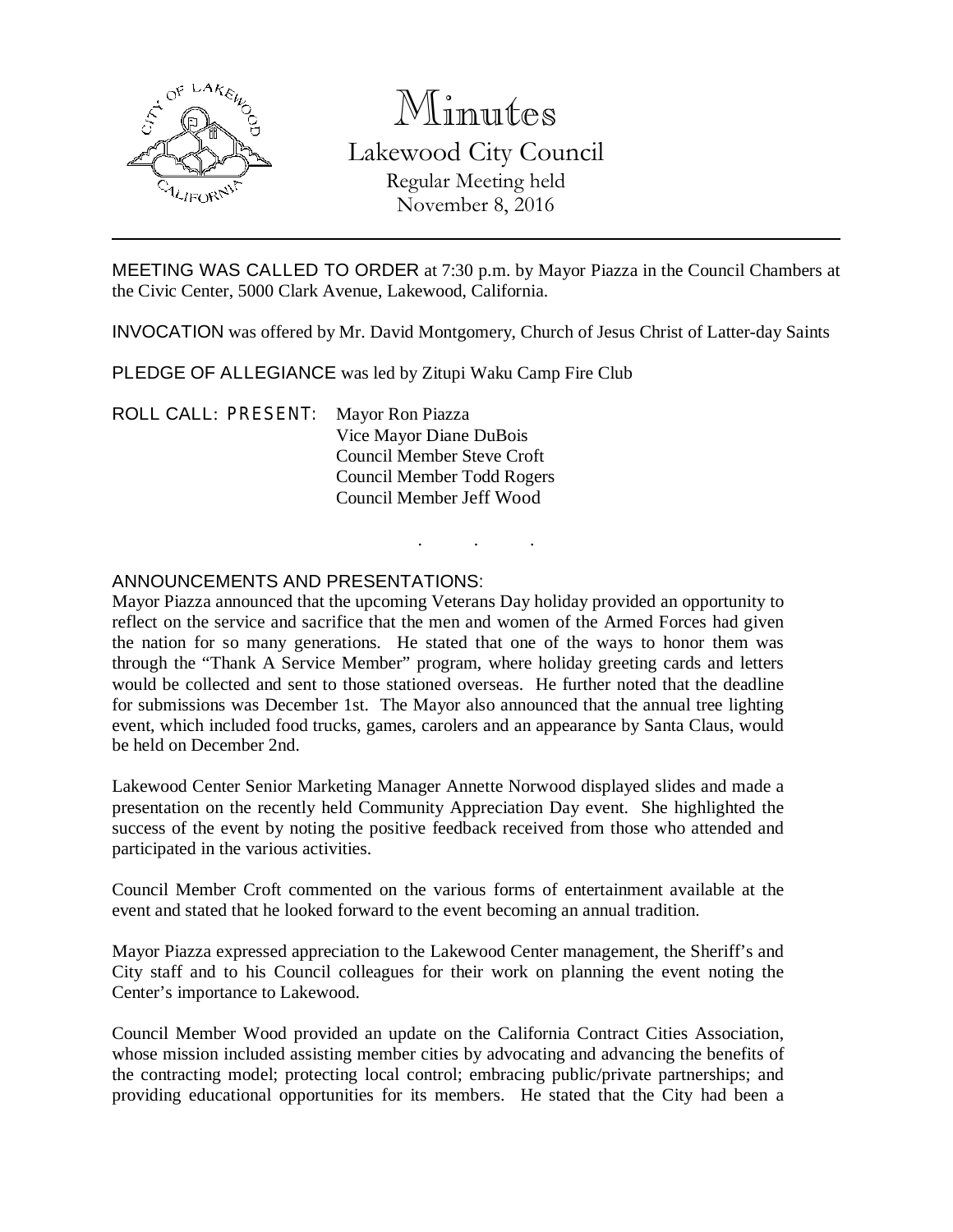City Council Minutes November 8, 2016 Page 2

#### ANNOUNCEMENTS AND PRESENTATIONS: - Continued

member since its founding in 1957 and that Lakewood Council Members had served on its Executive Board. Council Member Wood highlighted some recent changes which included a new Executive Director, a new office location and the approval of a legislative analyst position. He also discussed the Association's recent efforts such as bringing in new member cities; the Liability Trust Fund Oversight Committee; support for Lakewood's resolution declaring support for accountability in criminal prosecution and sentencing; and the 50th annual legislative tour.

Council Member Rogers reported that the Lakewood Education Foundation, whose primary purpose had been to provide grants to Lakewood schoolteachers, had a record year, crediting the success of its fundraising efforts to the generosity of its supporters in providing 111 grants totaling over \$52,000, which put the total since 2003 at well over \$400,000.

#### ROUTINE ITEMS:

VICE MAYOR DUBOIS MOVED AND COUNCIL MEMBER CROFT SECONDED TO APPROVE ROUTINE ITEMS 1 THROUGH 7.

. . .

- RI-1 Approval of Minutes of the Meeting held October 25, 2016
- RI-2 Approval of Personnel Transactions
- RI-3 Approval of Registers of Demands
- RI-4 Approval of Agreement with G2 Construction, Inc. to Provide Purchase and Installation of Catch Basin Inserts
- RI-5 Ratification of Termination of Agreement for Architectural Services with Meyer and Associates
- RI-6 RESOLUTION NO. 2016-66; A RESOLUTION OF THE CITY COUNCIL OF THE CITY OF LAKEWOOD AUTHORIZING LAKEWOOD'S PARTICIPATION IN VOTING FOR CENTRAL BASIN MUNICIPAL WATER DISTRICT'S BOARD OF DIRECTORS
- RI-7 Approval of Agreement for Cloud Hosted Parking Control Software Program with T2 System

UPON ROLL CALL VOTE, THE MOTION WAS APPROVED:

AYES: COUNCIL MEMBERS: Croft, DuBois, Rogers, Wood and Piazza NAYS: COUNCIL MEMBERS: None

. . .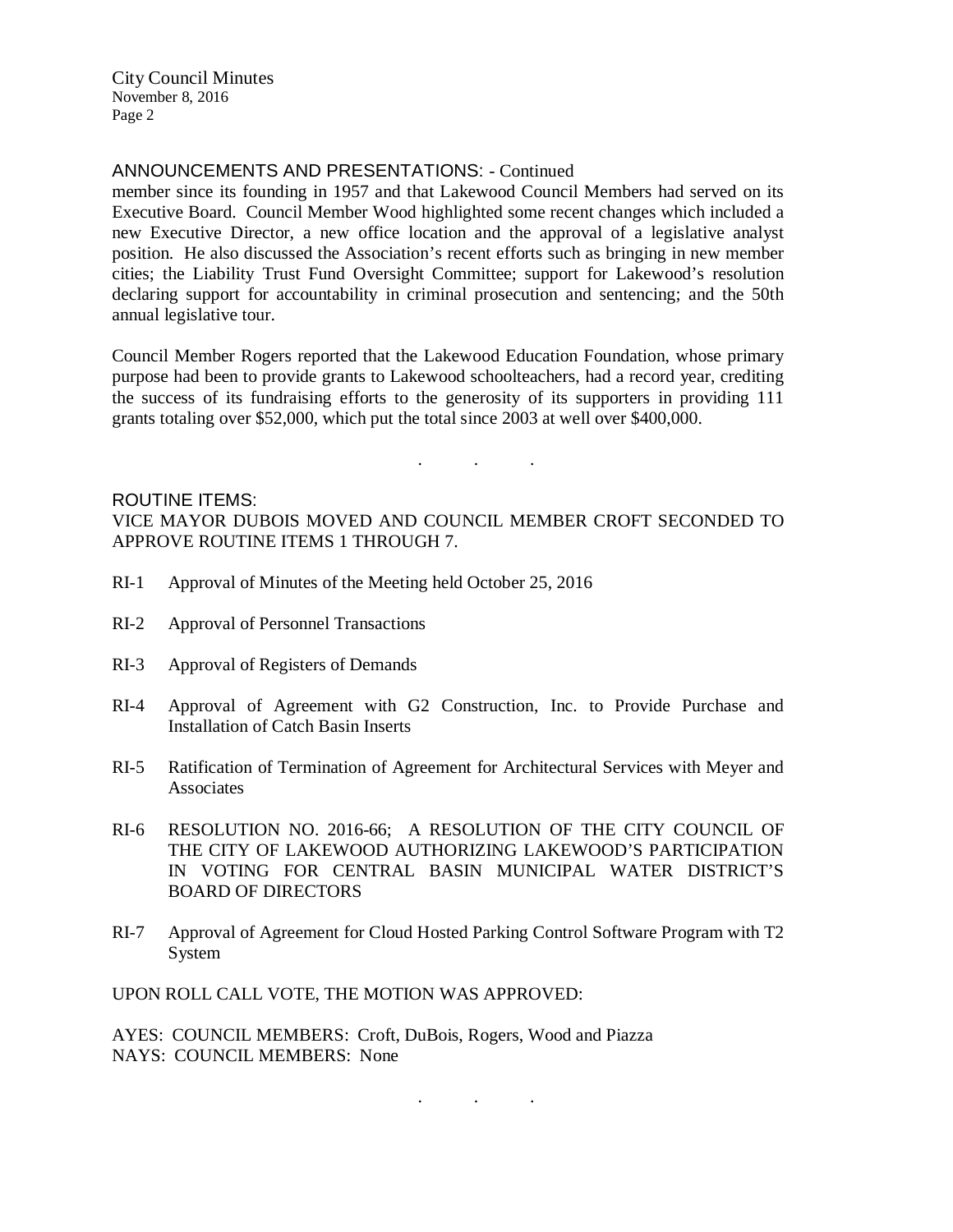# 3.1 • APPROVAL OF PROFESSIONAL SERVICES AGREEMENT FOR WATER MASTER PLAN AND WATER RATE STUDY

Jason Wen, Director of Water Resources, made a presentation based on the memo in the agenda and stated that the City Council had previously approved a project for a Water Master Plan and Water Rate Study to develop a long-term capital improvement program and review of the City's water fees and rates to ensure adequate funding for the proposed capital improvements. He reported that in September, staff had requested proposals and received four responses. The selection criteria included project understanding and approach, project team qualifications, project management, and budget/schedule. He concluded by stating that the Water Resources Committee recommended that the City Council award a Professional Services Agreement in an amount not to exceed \$200,900 to Stetson Engineers Inc. of Covina for the preparation of a Water Master Plan and Water Rate Study; authorize the Mayor to sign the Agreement in a form approved by the City Attorney; and to authorize, if needed, additional consulting costs in an amount not to exceed \$30,135.

Council Member Croft commented that with the drought and mandatory conservation resulting in a substantial reduction in volume that affected rates, the Water Resources Committee acknowledged that the costly nature of water-related capital projects necessitated a reassessment of the overall system. He stated that an update to the plan was a necessary step in providing a prioritized list of capital needs and facilitated the ability to make informed and quality decisions relating to future water rate structures.

VICE MAYOR DUBOIS MOVED AND COUNCIL MEMBER ROGERS SECONDED TO APPROVE THE WATER RESOURCES COMMITTEE AND STAFF RECOMMENDATIONS. UPON ROLL CALL VOTE, THE MOTION WAS APPROVED:

AYES: COUNCIL MEMBERS: Croft, DuBois, Rogers, Wood and Piazza NAYS: COUNCIL MEMBERS: None

## 3.2 • APPROVAL OF PROFESSIONAL SERVICES AGREEMENT FOR ASSET MANAGEMENT PROGRAM

. . .

The Water Resources Director made a presentation based on the memo in the agenda and explained that staff had previously retained GHD Inc. to perform a pilot asset management program of Plant 4 located at 5812 Arbor Road, which identified 302 assets with a total value of \$48 million. He stated that the program listed approximately \$14 million in costs for repair or replacement over a span of twenty years with the assets to be made a part of the Water Master Plan long-term capital improvement budget. Mr. Wen stated it was staff's recommendation that the City Council award a Professional Services Agreement in an amount not to exceed \$20,000 to GHD Inc. for the completion of a system wide Asset Management Program for water supply facilities; authorize the Mayor to sign the Agreement in a form approved by the City Attorney; and authorize, as contingency, additional consulting costs in an amount not to exceed \$3,000.